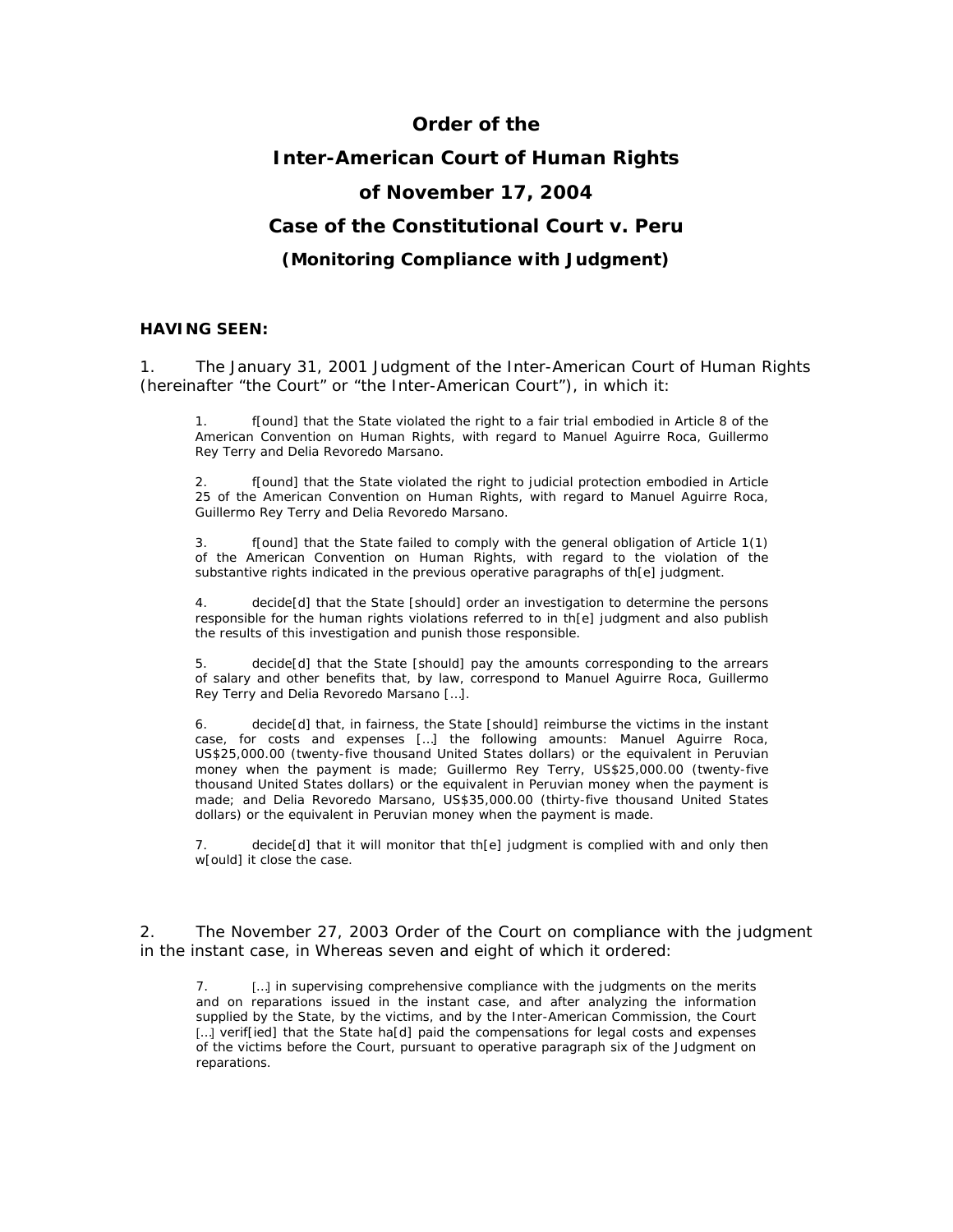8. [...] after analyzing the information supplied by the State, by the victims and by the Inter-American Commission, the Court deem[ed] it indispensable for the State to report to the Court on the following with respect to compliance:

f) the outcome of the investigation to identify and punish the persons responsible for the human rights violations committed against the victims in this case […] *(Operative paragraph four of the November 27, 2003 Judgment);*  and

b) payment of the back pay and other benefits owed, according to domestic legislation, to Manuel Aguirre Roca, Guillermo Rey Terry and Delia Revoredo Marsano *(Operative paragraph five of the November 27, 2003 Judgment).* 

In this regard, the Court decided:

6. To urge the State to take such measures as m[ight] be necessary to make those reparations ordered in the January 31, 2001 Judgment with which compliance [wa]s pending effective and to promptly comply with them, pursuant to Article 68(1) of the American Convention on Human Rights.

3. The April 2, 2004 brief, in which the State asserted that a complaint regarding the facts of the instant case was transferred to the Prosecutor's Office Specializing in Unlawful Enrichment and Constitutional Complaints on September 4, 2002. On April 1, 2003, according to a March 29, 2003 order, said complaint was forwarded to the Congress of the Republic, and it was subsequently transferred to the Presidency of Congress. On April 23, 2003 the Directorate ordered said complaint shelved, and up to the date when the brief by the State was drafted, there had been no report on what was agreed. However, the State expressed that it would ask Congress to reconsider said decision, given the judgment by the Court. The State also reported that it had requested –and would do so once again- that the necessary administrative steps be taken to effect "the payment ordered in the judgment of the Court" through the Special Fund for Management of Monies Unlawfully Obtained to the Detriment of the State, bearing in mind the provisions of Law No. 27,775, which regulates the procedure to implement judgments issued by international courts.

4. The May 18, 2004 brief, in which Delia Revoredo Marsano de Mur reported that Guillermo Rey Terry, one of the victims in the instant case, died on May 2, 2004.

5. The May 25, 2004 brief in which Manuel Aguirre Roca stated that there had been no progress in the investigation, identification, and punishment of those responsible for the violation of the human rights of the three justices. On the other hand, regarding payment of the back pay and other benefits due to them, Mr. Aguirre Roca explained that the amount of compensation set by the State was based on Law No. 27,775. However, he deemed that said law is not pertinent, as it did not exist when the Court issued the January 31, 2001 Judgment. Therefore, the intention to subject payment to said law is unacceptable, as it "eludes" payment of the interest that should be paid after the sixth month, since once that term expired, the State should have deposited the amount, guaranteeing payment of the interest. Therefore, he concluded that payment of the compensation cannot be subject to or conditioned by said Law; instead, payment should be made in accordance with the provision in force at the time said Judgment was issued.

6. The June 14, 2004 brief, in which the Inter-American Commission on Human Rights (hereinafter "the Commission" or "the Inter-American Commission")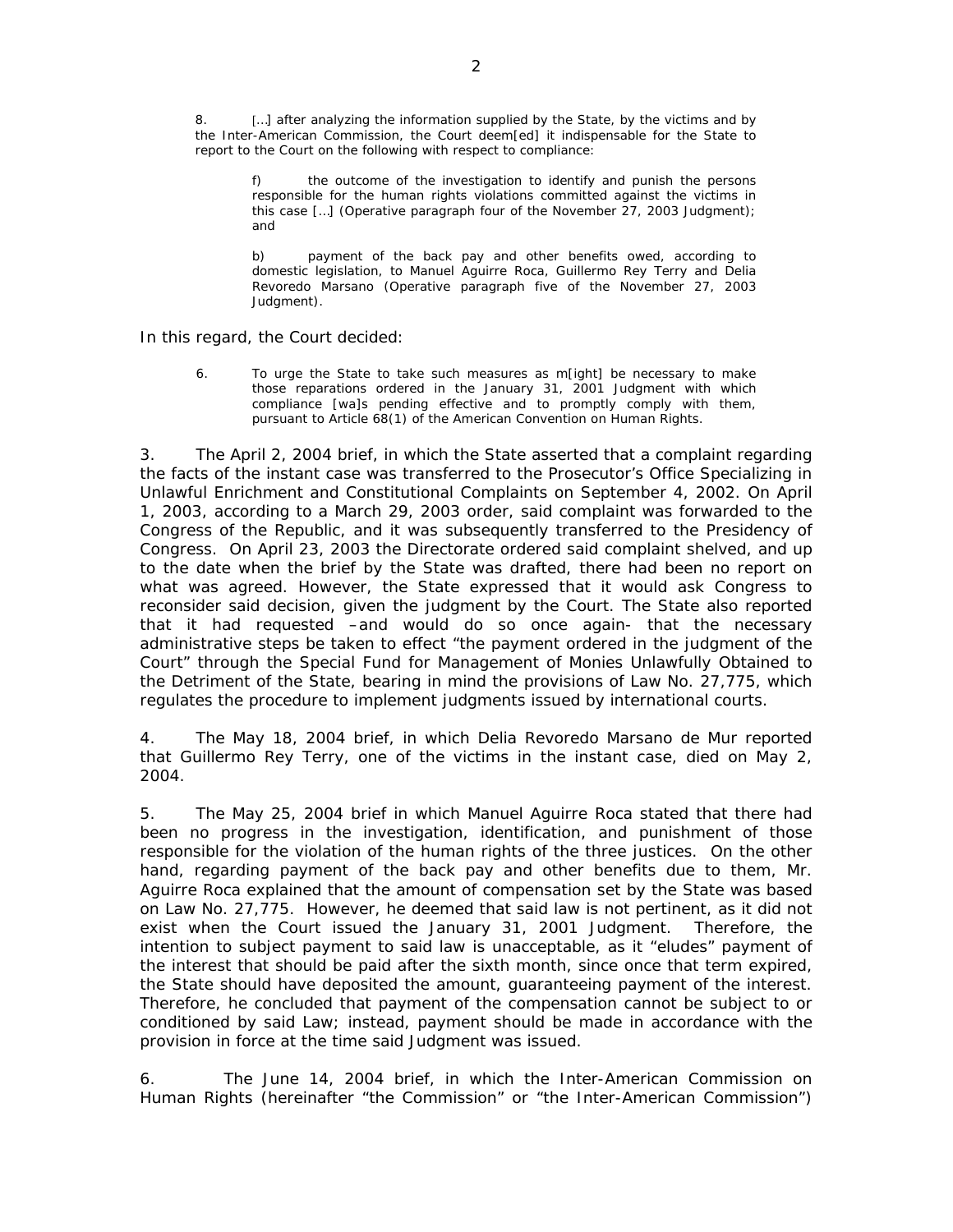pointed out that "since November 27, 2003 there ha[d] been no progress in compliance with the judgment in the […] case."

7. The August 17, 2004 brief, in which Herlinda Ibáñez reported that her husband, Manuel Aguirre Roca, one of the victims in the instant case, died on June 20, 2004.

## **WHEREAS:**

 $\overline{a}$ 

1. Oversight of compliance with its decisions is an authority inherent to the judicial functions of the Court.

2. Peru has been a State Party to the American Convention (hereinafter "the American Convention" or "the Convention") since July 28, 1978, and it accepted the adjudicatory jurisdiction of the Court on January 21, 1981.

3. Article 68(1) of the American Convention sets forth that "[t]he States Parties to the Convention undertake to comply with the judgment of the Court in any case to which they are parties." For this, the States must ensure domestic implementation of the orders issued by the Court in its rulings. $1$ 

4. In view of the final and unappealable nature of the judgments of the Court, pursuant to Article 67 of the American Convention, the State must fully and promptly comply with them.

5. The obligation to comply with the orders issued by the Court in its rulings is in accordance with a basic principle of Law regarding the international responsibility of the State, backed by international jurisprudence, according to which the States must carry out their international treaty obligations in good faith *(pacta sunt servanda)*  and, as this Court has stated and is set forth in Article 27 of the 1969 Vienna Convention on the Law of Treaties, they may not refuse to undertake the international responsibility already set forth by arguing domestic reasons.<sup>2</sup> The treaty obligations of the States Party are binding for all the branches and bodies of the State.

6. The States Party to the Convention must ensure compliance with the treaty provisions and their effective application (*effet utile*) in their respective domestic legal systems. This principle applies not only to substantive provisions of the human rights treaties (that is, those containing provisions regarding the rights protected), but also with respect to the procedural provisions, such as those pertaining to compliance with the decisions of the Court. These obligations must be interpreted

<sup>1</sup> See *Case of Baena-Ricardo et al.*. *Competence.* November 28, 2003 Judgment. *Series C* No. 104, *para.* 131.

<sup>2</sup> See *Matters of: Liliana Ortega et al., Luisiana Ríos et al., Luis Uzcátegui, Marta Colomina and Liliana Velásquez*. Provisional Measures. May 4, 2004 Order of the Inter-American Court of Human Rights, Whereas seven; *Case of Baena-Ricardo et al.*, *supra* note 1, *para.* 128; and *Case of Barrios Altos.*  Compliance with Judgment. November 28, 2003 Order of the Inter-American Court of Human Rights, Whereas six.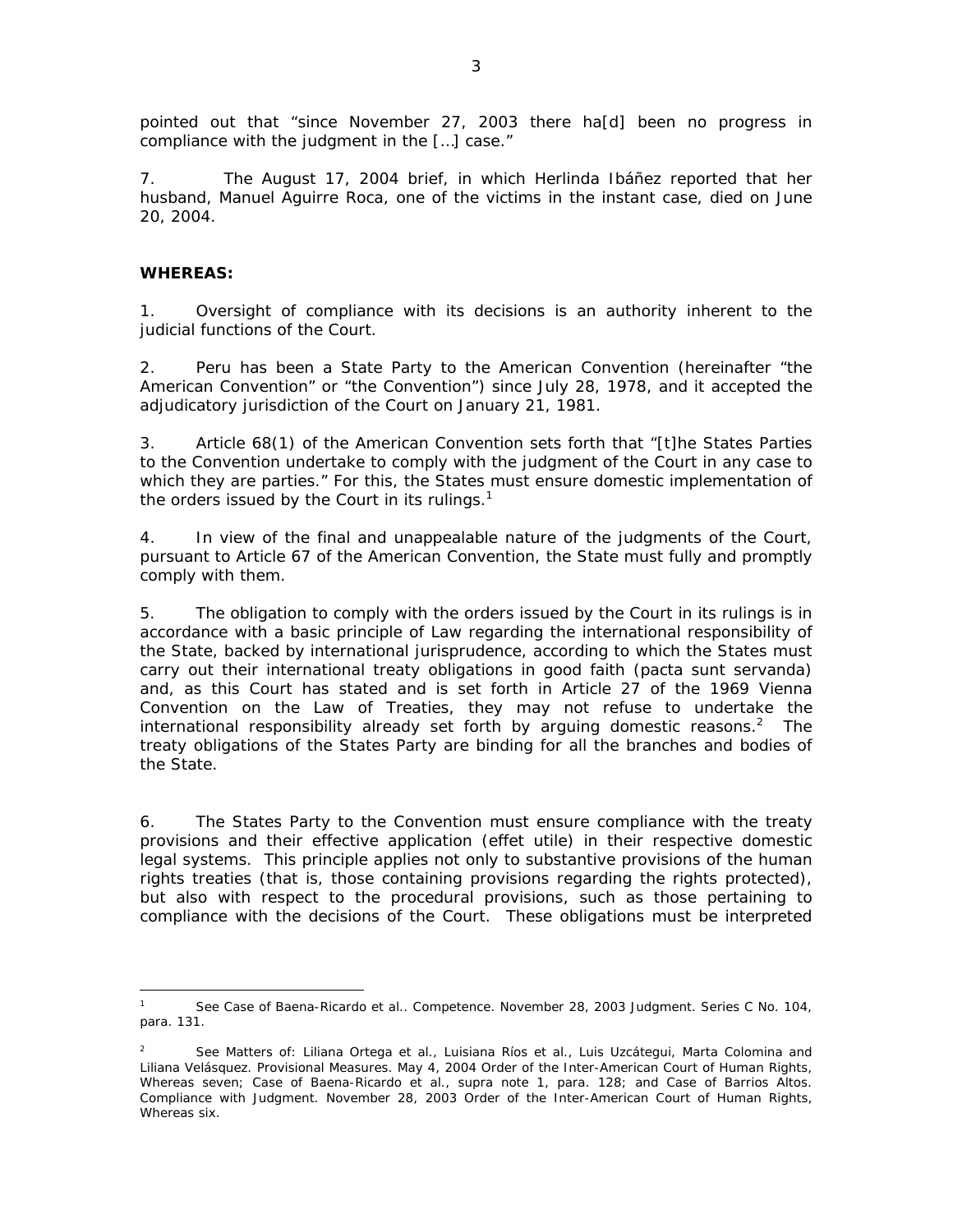and applied in a manner that ensures that the right protected is truly practical and effective, taking into account the special nature of human rights treaties. $3$ 

7. The States Party to the Convention that have accepted the adjudicatory jurisdiction of the Court have the duty to obey the obligations established by the Court. In this regard, Peru must take such steps as may be necessary to comply with the orders issued by the Court in the January 31, 2001 Judgment (*supra* Having Seen 1).

8. In the process of overseeing comprehensive compliance with the January 31, 2001 Judgment, and after analyzing the documents supplied by the State, by the representatives of the victim and by the Commission in their briefs on compliance with reparations (*supra* Having Seen 3, 5 and 6), the Court notes that it does not have sufficient information on the following points currently pending compliance:

- f) The current status of the investigations to identify and punish the persons responsible for the human rights violations committed against the victims in the case *(operative paragraph four of the January 31, 2001 Judgment);* and
- g) Payment of the back pay and other benefits due, according to domestic legislation, to Manuel Aguirre Roca, Guillermo Rey Terry and Delia Revoredo Marsano (*operative paragraph five of the January 31, 2001 Judgment*).

9. This Court has asserted that the State that is found responsible and is in arrears regarding payment of the compensation ordered by the Court must pay interest on the amount owed. $4$  It is an obligation of the State found responsible to pay the compensation ordered by the Court within the term set for this purpose, and non-compliance with this obligation entails consequences for the State. When it pays after the deadline, the State incurs the obligation to pay interest on the amount owed, so as to maintain the value of the compensation and ensure that that said amounts retain their purchasing power. The Court has declared that the States have said obligation to pay interest even when the judgment in which the Court ordered the reparations did not explicitly state said obligation.<sup>5</sup>

 $\overline{a}$ 3 See *Matters of: Liliana Ortega et al., Luisiana Ríos et al., Luis Uzcátegui, Marta Colomina and Liliana Velásquez*. Provisional Measures. May 4, 2004 Order of the Inter-American Court of Human Rights, Whereas twelve; *Case of Baena-Ricardo et al..* Competence*, supra* note 1, *para.* 66; *Case of Constantine et al.. Preliminary Objections.* September 1, 2001 Judgment. Series C No. 82, para. 74; *Case of Benjamin et al.. Preliminary Objections.* September 1, 2001 Judgment. Series C No. 81, para. 74; *Case of Hilaire. Preliminary Objections.* September 1, 2001 Judgment. Series C No. 80, para. 83; *Case of the Constitutional Court. Competence.* September 24, 1999 Judgment. *Series C* No. 55, *para.* 36; and *Case of Ivcher-Bronstein. Competence.* September 24, 1999 Judgment. *Series C* No. 54, *para.* 37. Also see*, inter alia, Case of the "Juvenile Reeducation of Institute"*. September 2, 2004 Judgment. *Series C* No. 112, *para.* 205; *Case of the Gómez-Paquiyauri Brothers*. July 8, 2004 Judgment. *Series C* No. 110, paras. 150 and 151; and *Case of Bulacio*. September 18, 2003 Judgment. *Series C* No. 100, *para.* 142. Likewise, see *Klass and others v. Germany, (Merits) Judgment of 6 September 1978, ECHR, Series A no. 28*, *para. 34;*  and *Permanent Court of Arbitration*, *Dutch-Portuguese Boundaries on the Island of Timor, Arbitral Award of June* 25, 1914.

<sup>4</sup> *See Case of Tibi*. September 7, 2004 Judgment. Series C No. 114, para. 278; *Case of the "Juvenile Reeducation Institute"*, *supra* note 3, para. 338; and *Case of Ricardo Canese*. August 31, 2004 Judgment. Series C No. 111, para. 221.

<sup>5</sup> *See Case of Baena-Ricardo et al.*. *Compliance with Judgment.* November 22, 2002 Order of the Court, Whereas 12; *Case of Velásquez-Rodríguez. Interpretation of the Judgment on Compensation* (Art. 67 American Convention on Human Rights). August 17, 1990 Judgment. Series C No. 9, para. 40,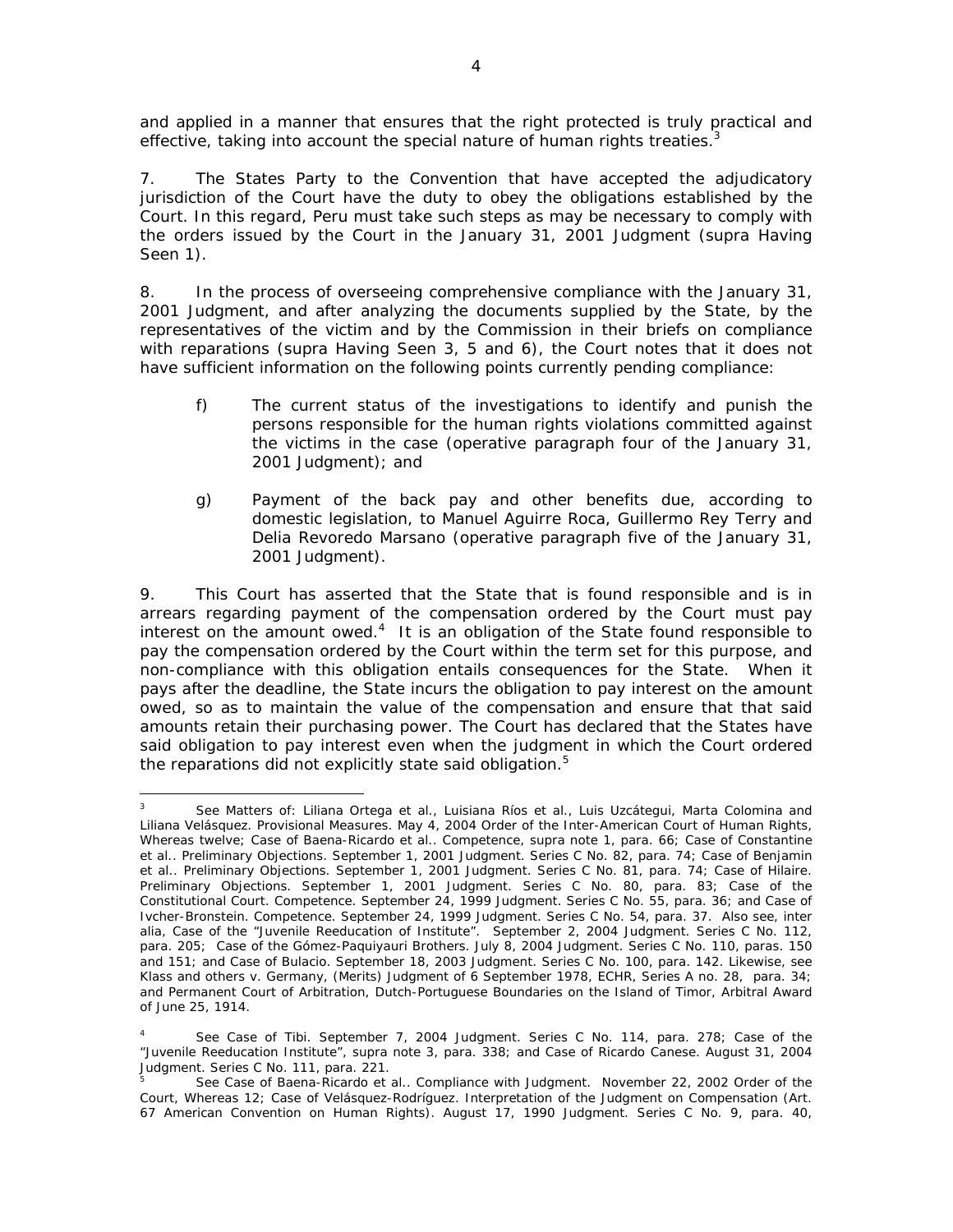6. The Court will consider the general status of compliance with its January 31, 2001 Judgment, as well as with its November 27, 2003 Order and the instant Order, once it receives the respective information on the measures with respect to which compliance is pending.

### **NOW THEREFORE:**

#### **THE INTER-AMERICAN COURT OF HUMAN RIGHTS,**

exercising its authority to oversee compliance with its decisions, pursuant to Articles 33, 62(1), 62(3), 65, 67 and 68(1) of the American Convention on Human Rights, 25(1) and 30 of its Statute, and 29(2) of its Rules of Procedure,

#### **FINDS:**

1. That it will continue to oversee compliance with the points currently pending compliance in the instant case, namely:

- f) investigation to identify and punish the persons responsible for the human rights violations committed against the victims in this case; and
- g) payment of the back pay and other benefits due, according to domestic legislation, to Manuel Aguirre Roca, Guillermo Rey Terry and Delia Revoredo Marsano.

## **AND DECIDES:**

 $\overline{a}$ 

1. To order the State to take such measures as may be necessary to put into effect and promptly comply with those points currently pending compliance that were ordered by the Court in the January 31, 2001 Judgment, as well as the provisions of the November 27, 2003 Order and the instant Order, pursuant to the provisions of Article 68(1) of the American Convention on Human Rights.

2. To order the State to fix and pay, in accordance with the domestic legislation most favorable to the victims and respecting due process guarantees, the interest due from the time it incurred in arrears regarding payment of the back pay and other benefits of Manuel Aguirre Roca, Guillermo Rey Terry and Delia Revoredo Marsano.

3. To ask the State to submit a detailed report, no later than January 31, 2005, on the current status of investigations to identify and punish the persons responsible for the human rights violations committed against the victims in this case –as well as regarding steps taken to pay the back pay, other benefits and interest due, according to domestic legislation, to Manuel Aguirre Roca, Guillermo Rey Terry and

operative paragraph 4; and *Case of Godínez-Cruz. Interpretation of the Judgment on Compensation* (Art. 67 American Convention on Human Rights). August 17, 1990 Judgment. Series C No. 10, para. 40, operative paragraph 4.